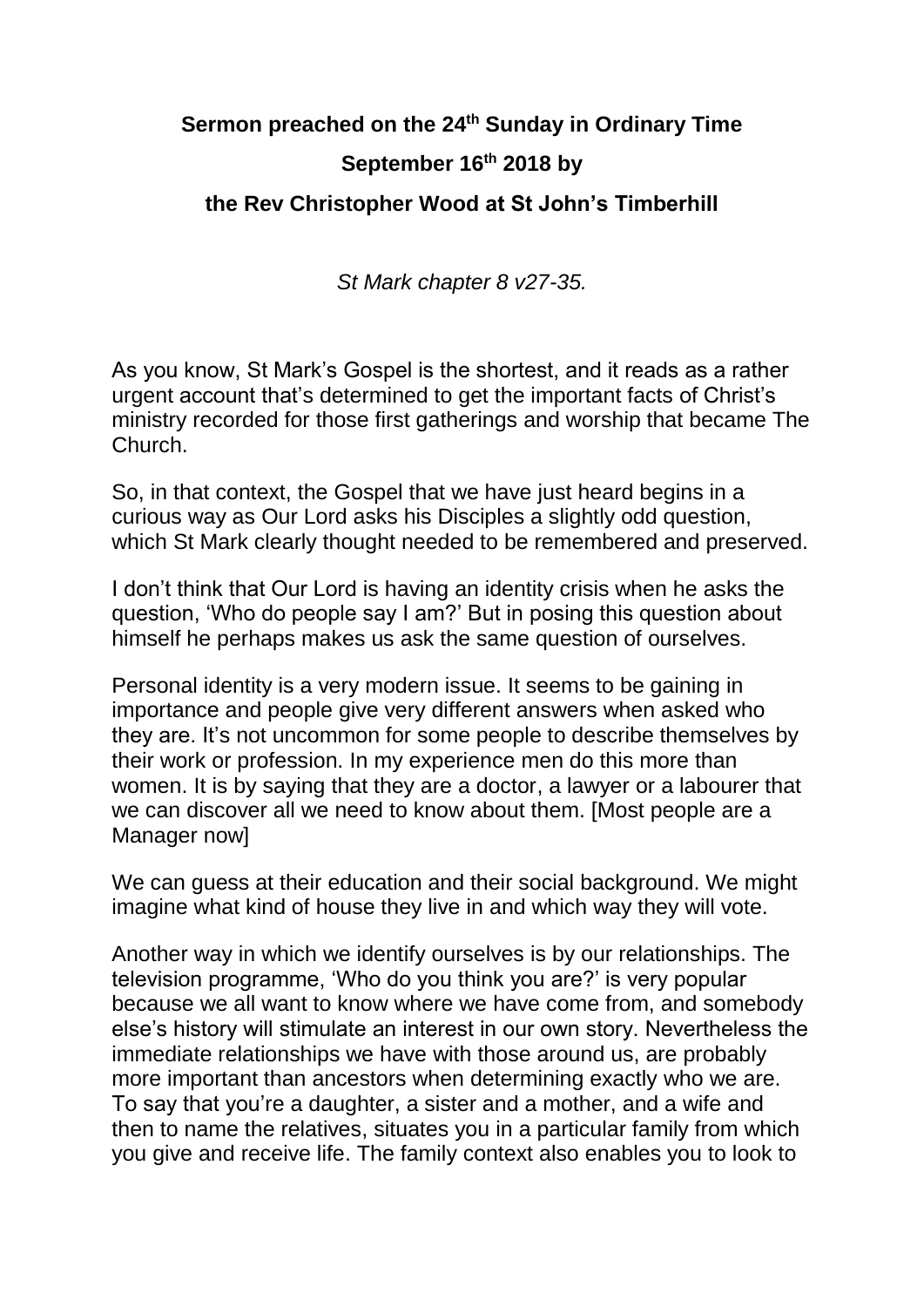the future, especially through your children. Or, as I have just returned from a lovely wedding, I should say your Godchildren also.

Of course there are many kinds of relationships which are not only relevant to us in the here and now, and draw on the past, but look towards the future. An obvious one is the relationship between teacher and pupil, but there are lots of others. I'm reminded of Shakespeare's words in Hamlet, "We know what we are but not what we may be." And sometimes we rely on others to see the potential that lies within us.

In answering Our Lord's questions his disciples make several points about his identity. To suggest that he is in fact the same person as our own Patron Saint, St John the Baptist, is an easy mistake to make. We learn from the Fourth Gospel that St John was preaching at the same time as Jesus, and stories about John could easily get mixed up with those of Our Lord in the common sharing of stories at the time. To say he was Elijah suggests that Our Lord is not only a prophet like John but also one who is ushering in the end of time because Elijah, who went to heaven in a fiery chariot, was expected to put in an appearance at the coming of the end of the world. Just being a prophet also says a lot about how God was perceived as speaking through Jesus. But when St Peter said that the Lord was the Christ, the anointed one of God, he was claiming much more.

It was hoped that the Christ would liberate the Jewish people from the oppression they were suffering under occupation from the Romans. That was a clear and obsessive outlook at the time. But Our Blessed Lord was not that kind of liberator. He came to liberate us from sin, both in terms of our actions and the consequences, not least in our hearts and minds, and to make us his people; and that is achieved by following him. Following Christ through thick and thin, living in accordance with his teaching, is not an easy option. How many times in the Gospels do we hear of those who turn away, turn back, when they realize the step and the change that is being asked of them? The prophet Isaiah in to-days first reading gives us an Old Testament flavour of the price of doing God's will when society is listening to a very different drummer.

Christ promises us everlasting life but it is only by losing the one that we have that we will save our own life. Embracing the truth of the Gospel isn't about adding pious bits onto the life and values that people already have. It means living with Christ and that may mean rejection by others just as much today as it meant in Our Lord's own time. By living the